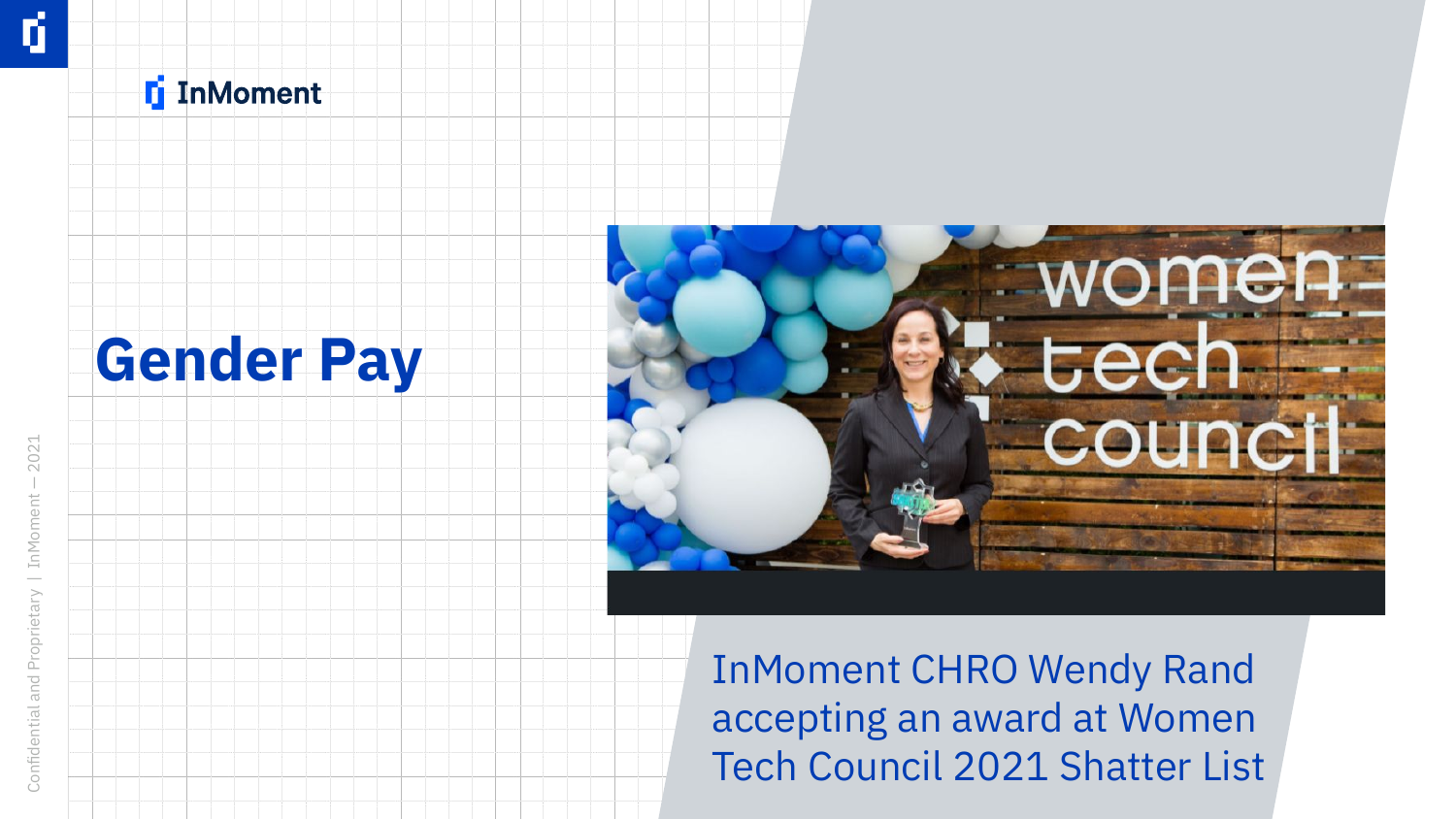### Ú. **InMoment Culture**

We believe every moment is a new opportunity to make an impact and we take deliberate action to make the lives of our families, teammates, clients, and community better. We are passionate about acting upon the moments that matter for our employees and customers across the globe by offering fair and inclusive services to everyone and giving our customers and colleagues an equal opportunity to unlock their full potential.

As a company we are committed to paying for performance equally and fairly and rewarding and retaining our best people. We have launched a number of initiatives to increase the equality of opportunity for women and other underrepresented groups and we are purposefully working towards attracting and developing women across our global workforce.

As an organisation we are committed to enable our employees to work flexibly which is particularly important for colleagues with caring responsibilities and with more flexible work options we are providing more employment choices for women. Our focus is not only on gender balance but also we are continuing to focus on equality, and diversity and inclusion.

We are extremely proud to say that half of the promotions made in the last 12 months were for our female colleagues, and we are committed to continue the work to increase the proportions of underrepresented groups across our entire employee population.

We are fully committed to creating a global, inclusive, connected, talent-focused, high-performing organisation.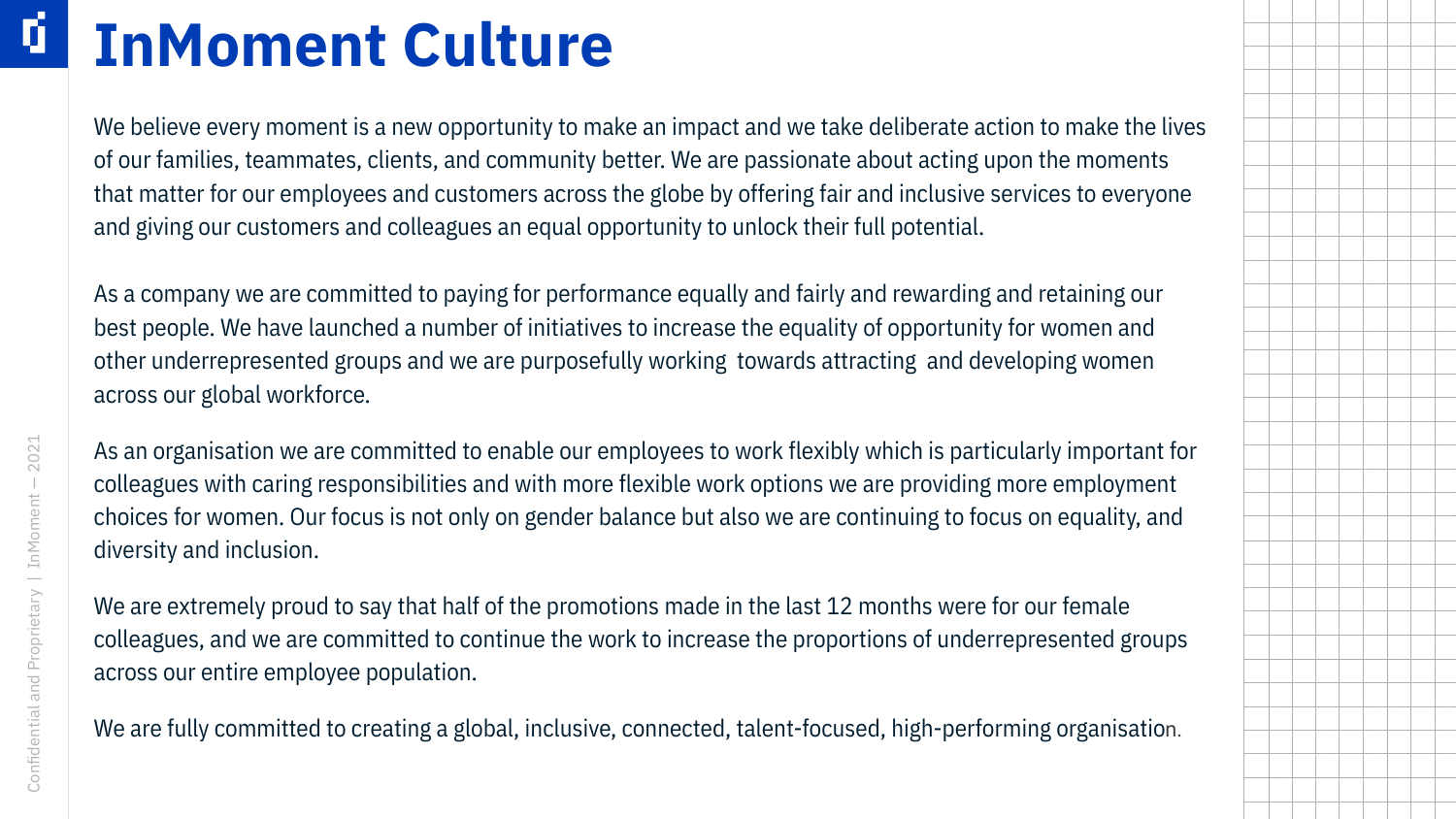### **Gender Pay**

What is the Gender Pay Gap?

A gender pay gap is the difference between the average pay of all men and women in an organisation. It's very different to equal pay, which is about making sure men and women are paid equitably for doing the same or comparable work. We pay all men and women equally for doing similar work or work of the same value.

 This year's data is calculated based on the hourly rates of pay as of 5th April 2020. Typically, the gender pay gap exists due to one of two core issues:

- Equality Where males and females carrying out similar roles are paid differently; or
- Diversity Where the proportion of males and females differ at different pay scales. Analysis shows that a company's pay gap is caused primarily by a diversity issue, where there is a greater proportion of males in more senior and technical roles.

The gender pay gap has always been a topic of interest, but in an attempt to increase awareness and improve pay equality, the UK government introduced compulsory reporting of the gender pay gap for organisations with 250 or more employees

One of the main reasons for the gender pay gap in our society is that there is a greater proportion of males in more senior and technical roles.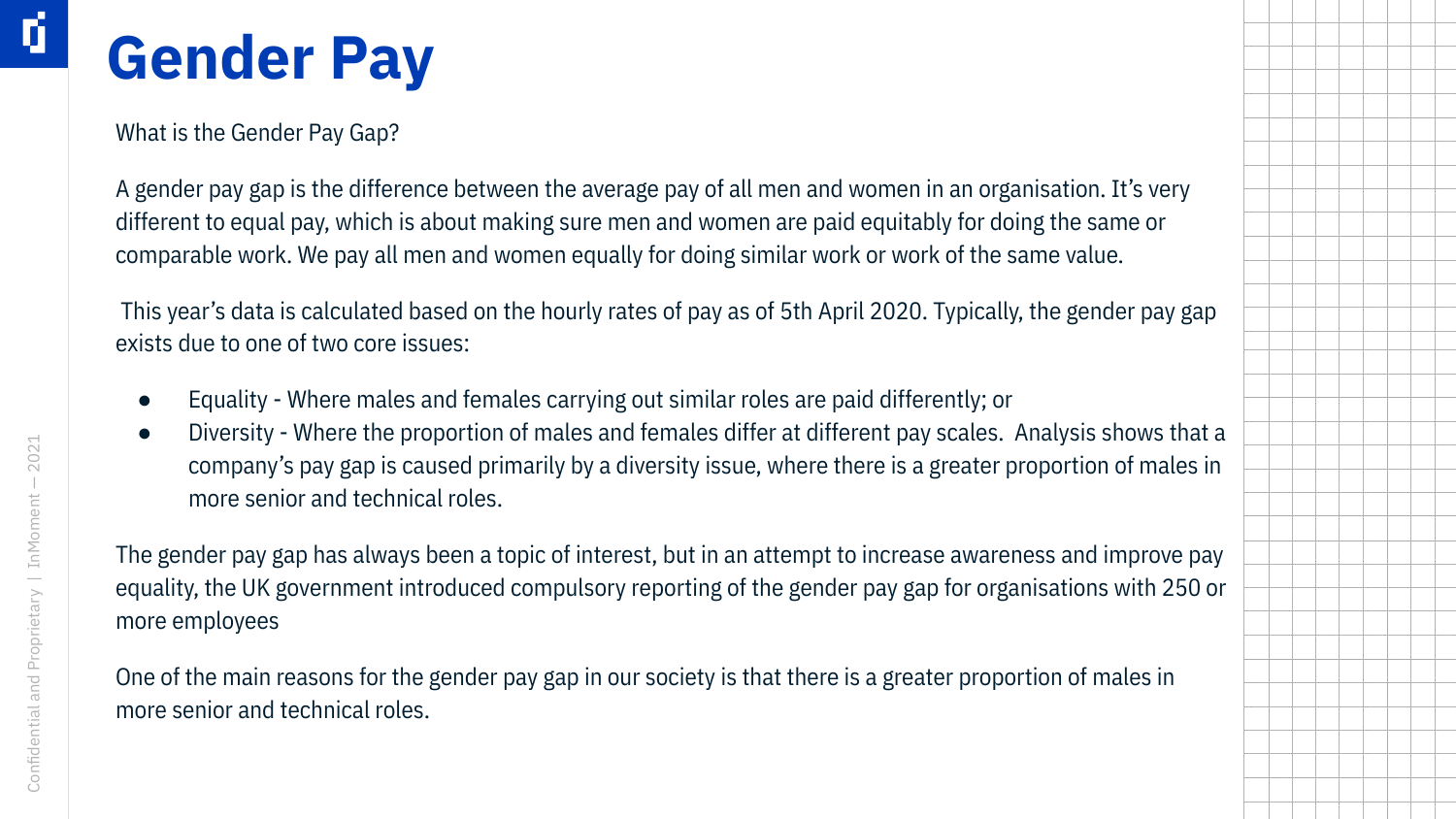## **Our Gender Pay Figures**

The Gender Pay Gap regulations require all companies in the UK with 250 or more employees to publish details of their gender pay gap. At InMoment, there is 1 employing entity in the UK required to publish this data – MaritzCX Limited. The UK National median gender pay gap in 2020 was 15.5%.

The table below shows our overall mean and median pay and bonus gap:

|                  | Mean  | Median |
|------------------|-------|--------|
| Gender Pay Gap   | 21.9% | 18.3%  |
| Gender Bonus Gap | 15.4% | 55.7%  |

The table below shows the proportion of employees receiving a bonus:

| Female | Male  |
|--------|-------|
| 9.6%   | 11.8% |

The table below shows the proportion of employees in each pay quartile

|                     | Female | Male  |
|---------------------|--------|-------|
| Lower               | 62.5%  | 37.5% |
| Lower Middle        | 66.6%  | 33.3% |
| <b>Upper Middle</b> | 52.1%  | 47.9% |
| Upper               | 45.8%  | 54.2% |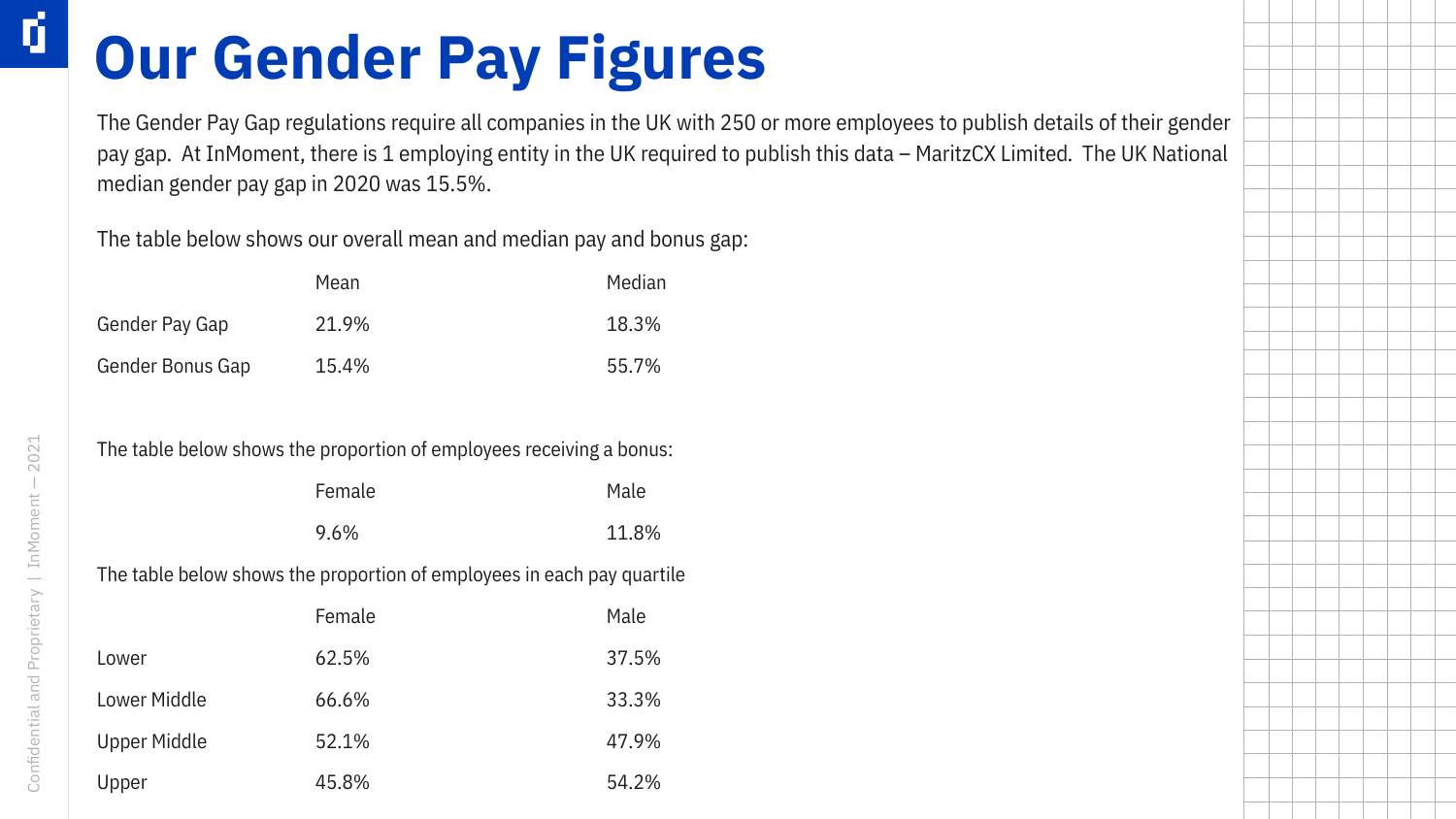## **Understanding Our Gap**

At a headline level, 58% of our colleagues are female and 41% are male.

Across our organisation, we pay men and women equally for doing the same job.

Our gender pay gap exists primarily because there are higher proportions of women working for us in our support and customer focussed teams, and, like many technology businesses, we have more men working in specific technical roles.

This isn't unique to us, but we are taking steps to create more gender balance throughout the organisation, and the minor fluctuations shown in our figures are the impact of general recruitment activity.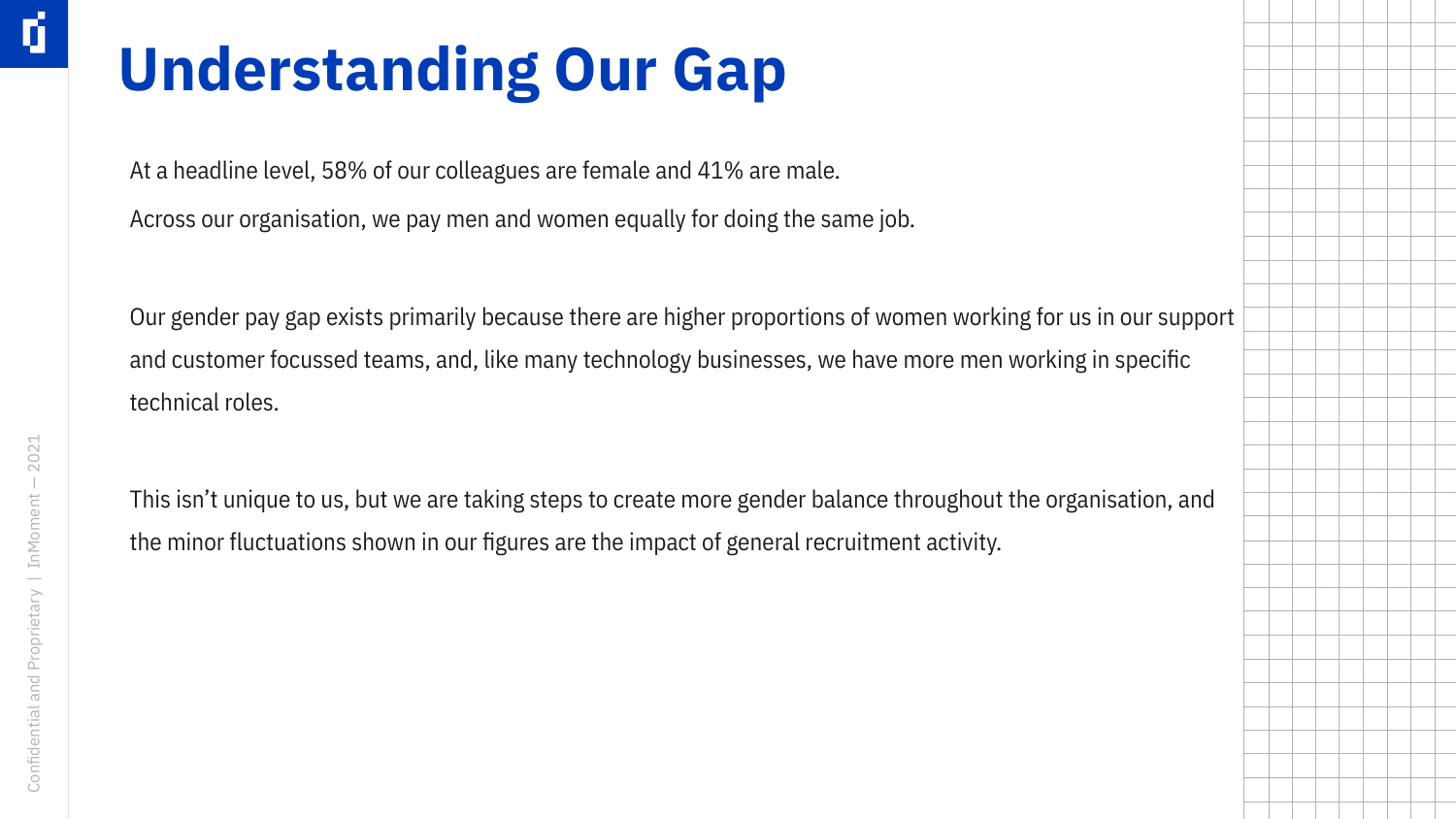## **Our Progress to Equality**

Looking back over the past few years we have taken strides to address our gender pay gap. We have

- Revised our employment terms to support work life balance including part-time working, flexible working and benefits aimed at improving health and wellbeing
- Increased agile working offered and global career opportunities
- Increased range of employee support including counselling, access to healthcare, and wellbeing events
- Established Inclusion and Diversity action plan and employee resource groups to implement actions
- Launched new employee resource groups and improved the platform of the Women of InMoment employee group
- Championed women and girls in tech by hosting events, ensuring we raise awareness of the gender profile across the tech sector and why a gender balance creates greater equity across society
- Monitored our equality statistics and used these to help build our inclusion and diversity action plans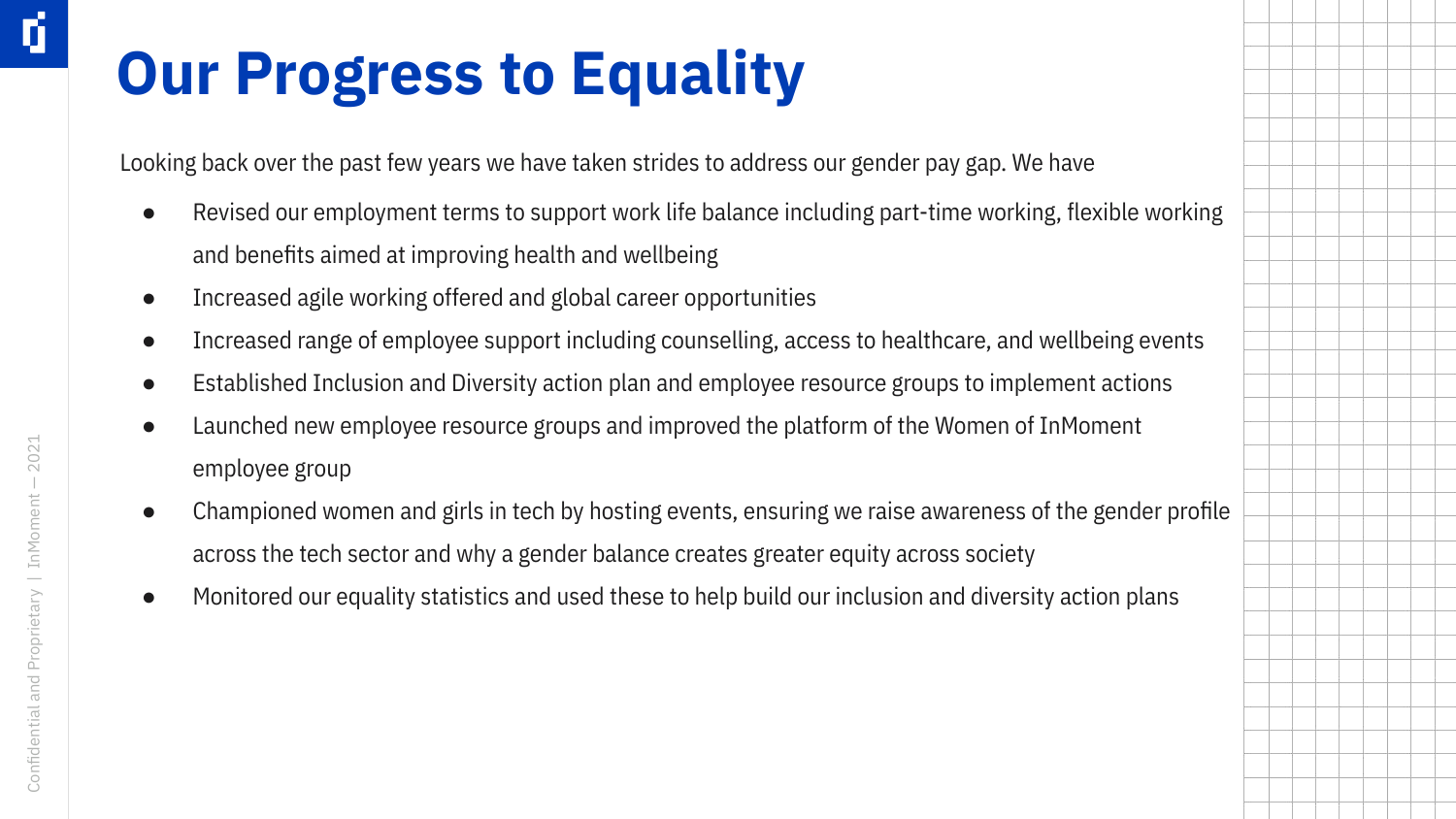# **Our Progress to Equality**

Our InMovement inclusion and diversity global group and Women of InMoment groups help us focus on providing initiatives to build opportunities for female and diverse talent from underrepresented groups.

- We have seen female talent flourish in our business due to the support of our Executive Leadership Team
- We have demonstrated our commitment to the Valuable 500 which strives to improve the working lives of those with visible and non visible disabilities.
- We support the Time to Change mental health pledge.
- Our global wellness programme recognises that everyone is different and requires different wellbeing support. This programme includes many useful resources and support for colleagues and their families to access.
- We have also held a number of awareness campaigns led by our Inclusion and Diversity groups at a global and regional level covering topics such as Black History Month, Pride, Bi Sexual awareness week, and Menopause Awareness day. These are all designed to challenge misperceptions, encourage open and honest conversation and support inclusion and diversity.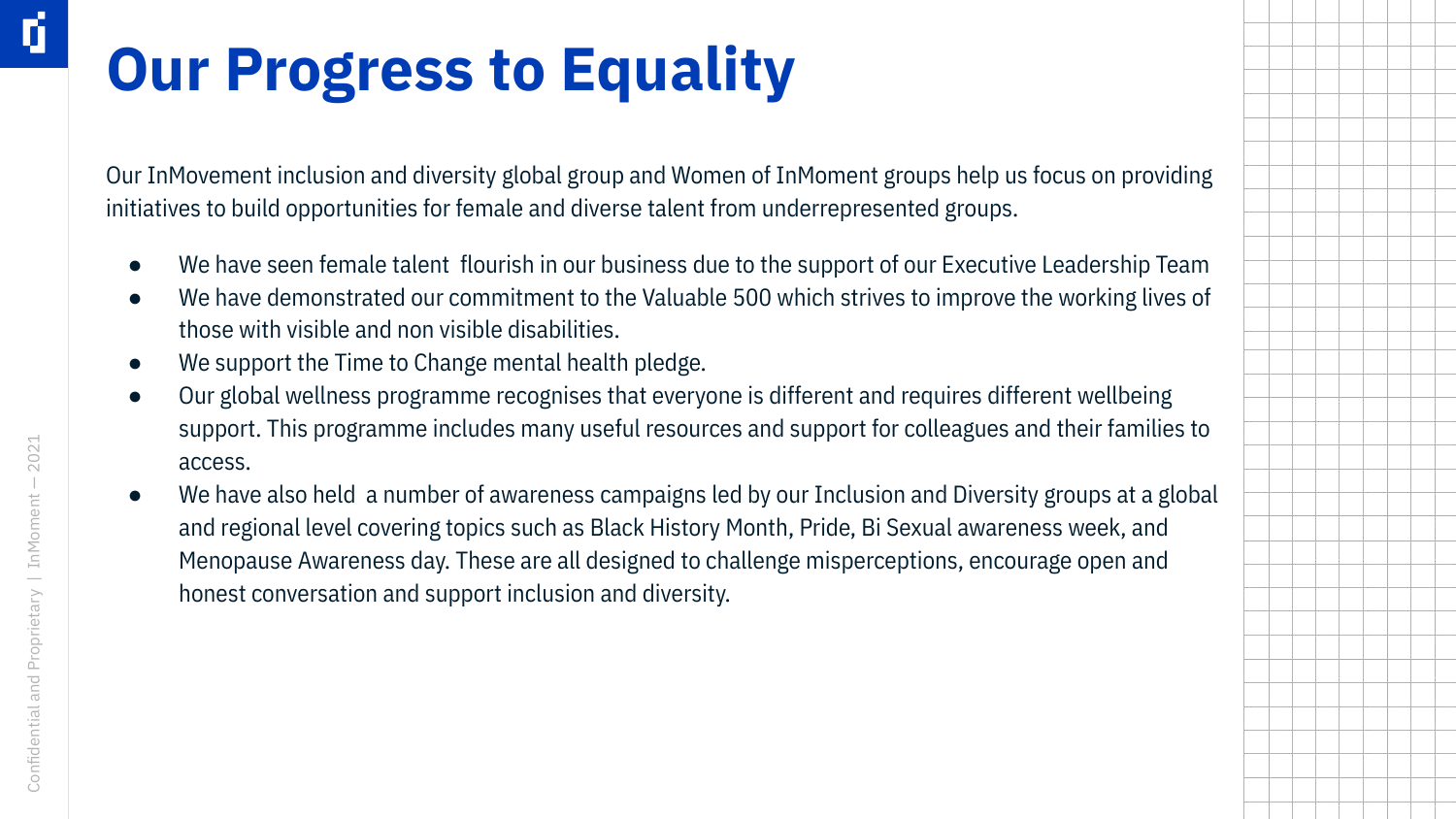### InMoment Colleagues Driving Inclusion

#### **PURPOSE**

- **Support** network for all members of the InMoment community. Build a truly diverse and inclusive global business. Providing opportunities for those in underrepresented communities.
- **Celebration** of inclusion and diversity, creating opportunities for social connections
- **Education** and resources internal and external speakers, networks, mentor programs, surveys
- **Commitment** to inclusion and diversity, ensuring continuous engagement
- **Community** efforts and contribution outside of the InMoment family

#### **COMPANY RESOURCES AND COMMITTEES**

- Onboarding
	- InMovement onboard all new employees
- Internal Communications
	- Designated internal Slack channel to share ideas, opinions and news articles
	- Distribution of a calendar of cultural events and dates
	- Awareness and celebration campaigns using videos, blogs, vogs, FAQ, chat shows, reading material webinars, podcasts, book clubs

#### **EVENT and AWARENESS EVENT EXAMPLES**

- March: GirlTech (annual event)
	- In collaboration with Ahead Partnership UK, participated in a workshop for school aged girls, designed to raise aspirations and help students explore careers in the technology industry
- July: Moments to Celebrate, Eid Al-Adha
	- Celebrating significant cultural moments and occasions by sharing educational and insightful videos created by our colleagues for the moments mean the most to
	- Team members shared their personal perspectives and experiences of Eid Al-Adha in a video shared across the company
- September: Bi Sexual Awareness Week
	- Global communications and engagement campaign led by employees sharing their lived experience to help educate and address misconceptions
- October: Black History Month session
	- Session in honour of Black History Month, hosted by team members across different departments
	- Interactive, group discussion led session exploring biases, stereotypes and privilege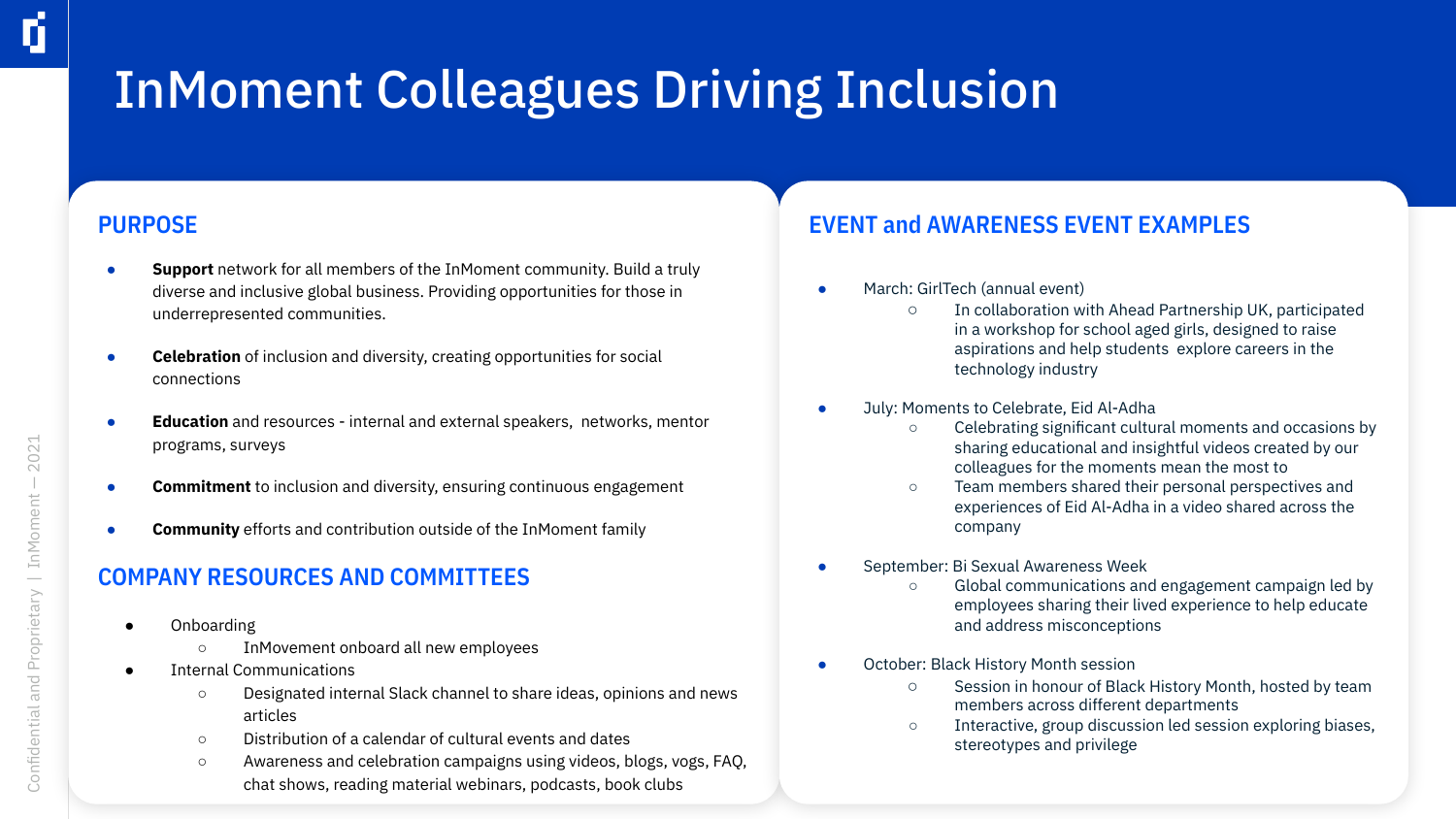### InMoment Colleagues Driving Inclusion Women of InMoment

# **MOMEN**<sub>OF</sub> **INMOMENT**

Women of InMoment is an internal global programme and initiative designed to foster inclusion and diversity, provide the company's female staff with opportunities to mentor and learn from one another, develop leadership skills, and connect with service and professional growth activities in the larger technology community.

We have been recognised in the Forbes Award

#### **InMoment CMO Kristi Knight Honored as a 2020 Women of the Year by Prominent Business Publication**

For four years in a row, we have been awarded the Shatter List Award by the Women in Tech council for having active programs that help to shatter the glass ceiling for women in technology



**POWERED BY STATISTA** 

ú